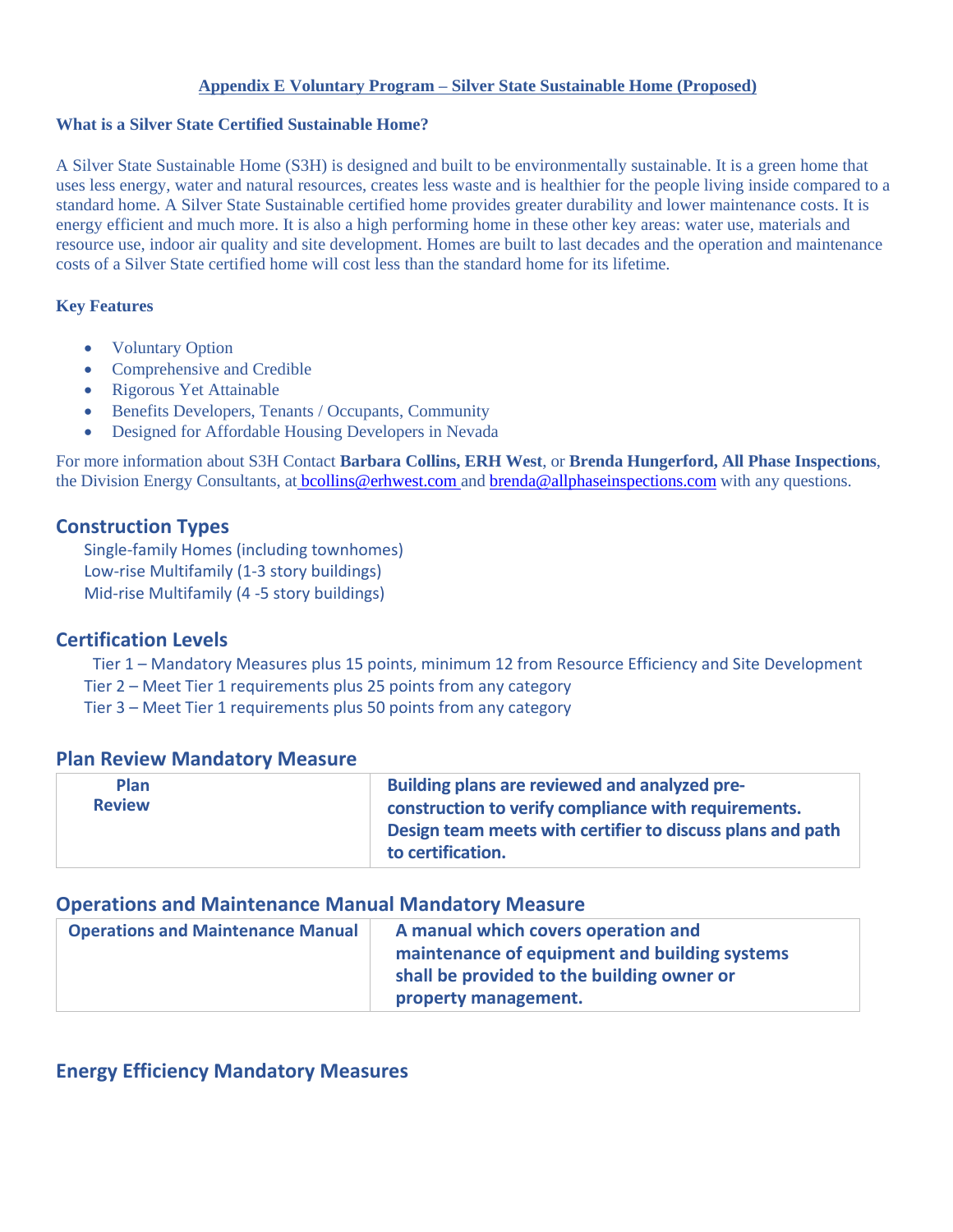| <b>Energy Performance</b><br><b>Modeling</b> | Energy modeling using nationally approved building energy<br>use simulation software is done on each unique dwelling type<br>based on type, size and location in a project, using worst case. |
|----------------------------------------------|-----------------------------------------------------------------------------------------------------------------------------------------------------------------------------------------------|
|                                              |                                                                                                                                                                                               |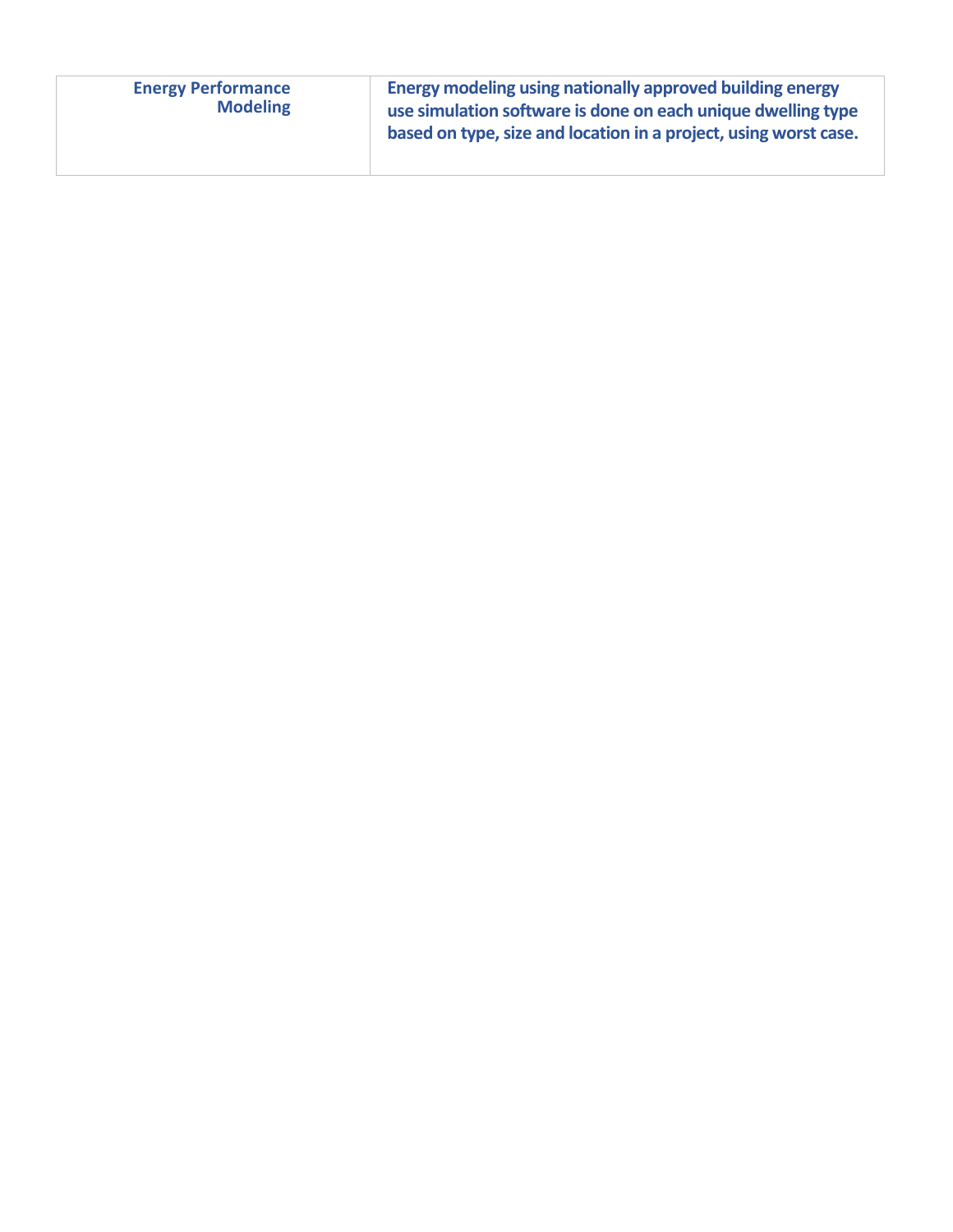|                                                                               | <b>Orientation building for energy use. Minimum</b><br>performance shall meet Energy Star Homes v3.1                                                                                                                                                              |
|-------------------------------------------------------------------------------|-------------------------------------------------------------------------------------------------------------------------------------------------------------------------------------------------------------------------------------------------------------------|
| <b>Mechanical Equipment</b>                                                   |                                                                                                                                                                                                                                                                   |
| <b>HVAC System Sizing</b>                                                     | <b>ACCA Manual J/S or equivalent required</b>                                                                                                                                                                                                                     |
| <b>Return Air Balancing System</b>                                            | In dwelling units with $\geq 2$ bedrooms, pressure difference<br>with bedroom door closed and air handler running is < 3                                                                                                                                          |
| Air source heat pump                                                          | Climate Zone 3 ≥ 15 SEER; 8.5 HSPF<br>Climate Zone 5 ≥ 14.5 SEER; 8.5 HSPF                                                                                                                                                                                        |
| <b>Conventional Forced Air</b><br><b>Furnace, Natural gas /</b><br>propane    | Climate Zone $3 \geq 90$ AFUE<br>Climate Zone $5 \geq 92$ AFUE                                                                                                                                                                                                    |
| <b>Split System Central A/C</b>                                               | Climate Zone $3 \ge 15$ SEER<br>Climate Zone 5 $\geq$ 14.5 SEER                                                                                                                                                                                                   |
| <b>Thermostatic Expansion Valves</b>                                          | Required                                                                                                                                                                                                                                                          |
| <b>Thermostat</b>                                                             | Programmable                                                                                                                                                                                                                                                      |
| <b>HVAC System Location</b>                                                   | HVAC air handler and duct distribution systems located<br>within the thermal and air barrier boundary                                                                                                                                                             |
| <b>HVAC System Leakage</b>                                                    | < 4 cfm or less/100 sq ft living space leakage to<br>outside < 8 cfm or less/100 sq ft living space total                                                                                                                                                         |
| <b>Combination Space Heating/Water</b><br><b>Heater</b>                       | ≥ 80% Recovery Efficiency ; 0.67 Energy Factor                                                                                                                                                                                                                    |
| <b>Water Heater Only</b>                                                      | <b>Residential</b><br>Tank, Natural gas / propane $\geq$ 0.67 Energy Factor<br>Tank Electric ≥ 2.2 Energy Factor<br>Commercial<br>Tank, Natural gas / propane $\geq$ 84% Thermal Efficiency<br>Electric $\geq$ 2.2 Energy Factor                                  |
| <b>Spot Ventilation and Mechanical</b><br><b>Fresh Air Ventilation System</b> | Ventilation equipment shall be Energy Star, high<br>efficiency, low sone.                                                                                                                                                                                         |
| <b>Plumbing Fixtures</b>                                                      |                                                                                                                                                                                                                                                                   |
| <b>Showerheads</b>                                                            | Use < 2.0 gallons per minute                                                                                                                                                                                                                                      |
| <b>Faucets</b>                                                                | Use < 1.5 gallons per minute                                                                                                                                                                                                                                      |
| <b>Building Envelope</b>                                                      |                                                                                                                                                                                                                                                                   |
| <b>Insulation Levels</b>                                                      | Minimum required insulation levels for attics/ceilings,<br>walls, band joists, floors over unconditioned space and<br>slab foundations, must be equal to or greater than IECC<br>code<br>Foam board sheathing on exterior walls<br>required: Climate Zone 3 ≥ R-4 |
| <b>Air Sealing and Insulation</b><br><b>Installation Inspections</b>          | Pre-drywall inspections of air sealing and insulation<br>installation required. Insulation installation must<br>achieve RESNET Grade 1 (QII in CA)                                                                                                                |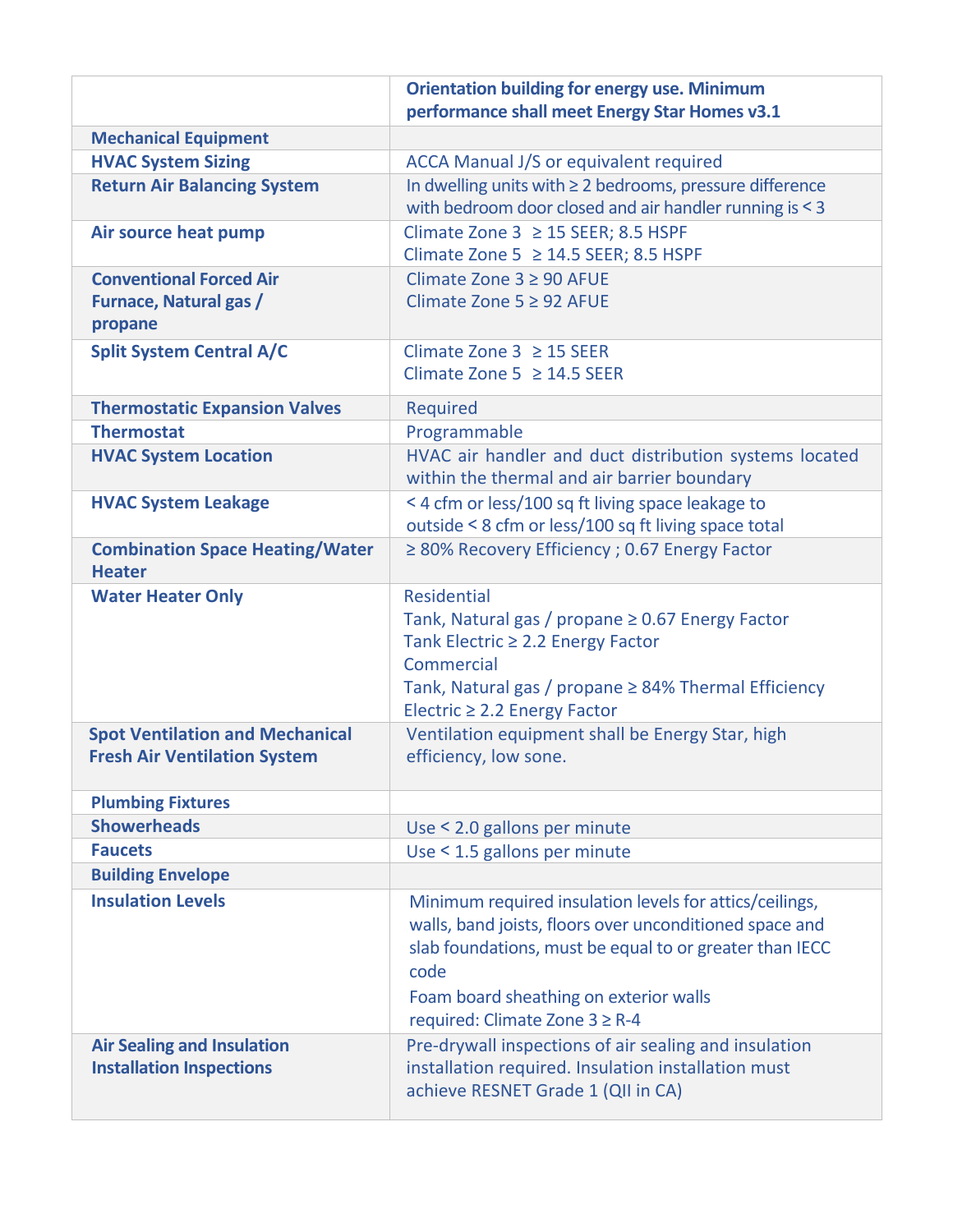| <b>Air Infiltration</b>               | <b>Building envelope shall be pressure tested with</b><br>blower door at finish and meet code requirement                                                                                                                                                                                                                                                                                                               |
|---------------------------------------|-------------------------------------------------------------------------------------------------------------------------------------------------------------------------------------------------------------------------------------------------------------------------------------------------------------------------------------------------------------------------------------------------------------------------|
| <b>Windows</b>                        | Climate Zone 3 < U-value 0.30; SHGC 0.25<br>Climate Zone 5 < U-value 0.27 ; SHGC Any                                                                                                                                                                                                                                                                                                                                    |
| <b>Lights and Appliances</b>          |                                                                                                                                                                                                                                                                                                                                                                                                                         |
| <b>Lighting</b>                       | 100% of interior light fixtures shall be Energy Star<br>qualified LEDs or equivalent                                                                                                                                                                                                                                                                                                                                    |
| <b>Appliances</b>                     | These appliances, if installed, shall be Energy Star:<br>Refrigerator, Dishwasher, Clothes Washer, Clothes                                                                                                                                                                                                                                                                                                              |
| <b>Ceiling fans</b>                   | Shall have high efficiency motors with minimum<br>performance of 100 cfm/watt at medium speed. Light kits                                                                                                                                                                                                                                                                                                               |
| <b>On-Site Renewable Energy Ready</b> |                                                                                                                                                                                                                                                                                                                                                                                                                         |
| <b>Solar Energy Ready</b>             | When renewable energy is not installed in project<br>construction, design and build the project so that it will<br>readily accommodate the installation of solar<br>photovoltaic panels. Project must meet one of the<br>following<br>1. DOE Zero Energy Ready Home PV-Ready Checklist<br>2. CalGreen, Section 110.10.b Requirements for Solar<br>Ready<br><b>Buildings</b><br>Required with Renewable Power Contracts. |

# **Points**

| <b>Renewable Energy</b>                                                                                                                                  |                                                                                                                                                               |
|----------------------------------------------------------------------------------------------------------------------------------------------------------|---------------------------------------------------------------------------------------------------------------------------------------------------------------|
| <b>Renewable Energy Installation</b><br>4 points per 5% of project's<br>annual electrical energy                                                         | Design and install solar photovoltaic energy to meet<br>portion of energy demand for project.                                                                 |
| <b>Renewable Energy Installation /</b><br>On- site battery energy storage<br>system installation.<br>5 points per 5% annual<br>electrical energy demand. | Design and install solar photovoltaic energy to meet<br>portion of energy demand for project with a battery energy<br>storage system                          |
| <b>All Electric Construction</b><br>18 points                                                                                                            | All equipment used in the building is electric                                                                                                                |
| <b>Renewable Power Contract</b><br>$10\% = 1$ point, $20\% = 2$<br>points $30\% = 3$ points, $40\%$                                                      | Provide at least 10% of the project's total energy<br>consumption through renewable energy sources by<br>contracting to purchase green power for at least two |
| <b>Energy Performance Improvement</b><br>Path<br>$1\% = 1$ point                                                                                         | <b>Energy Performance Improvement over IECC</b><br>2018, cannot be used with Prescriptive<br>Improvements.                                                    |
| <b>Prescriptive Improvements</b>                                                                                                                         |                                                                                                                                                               |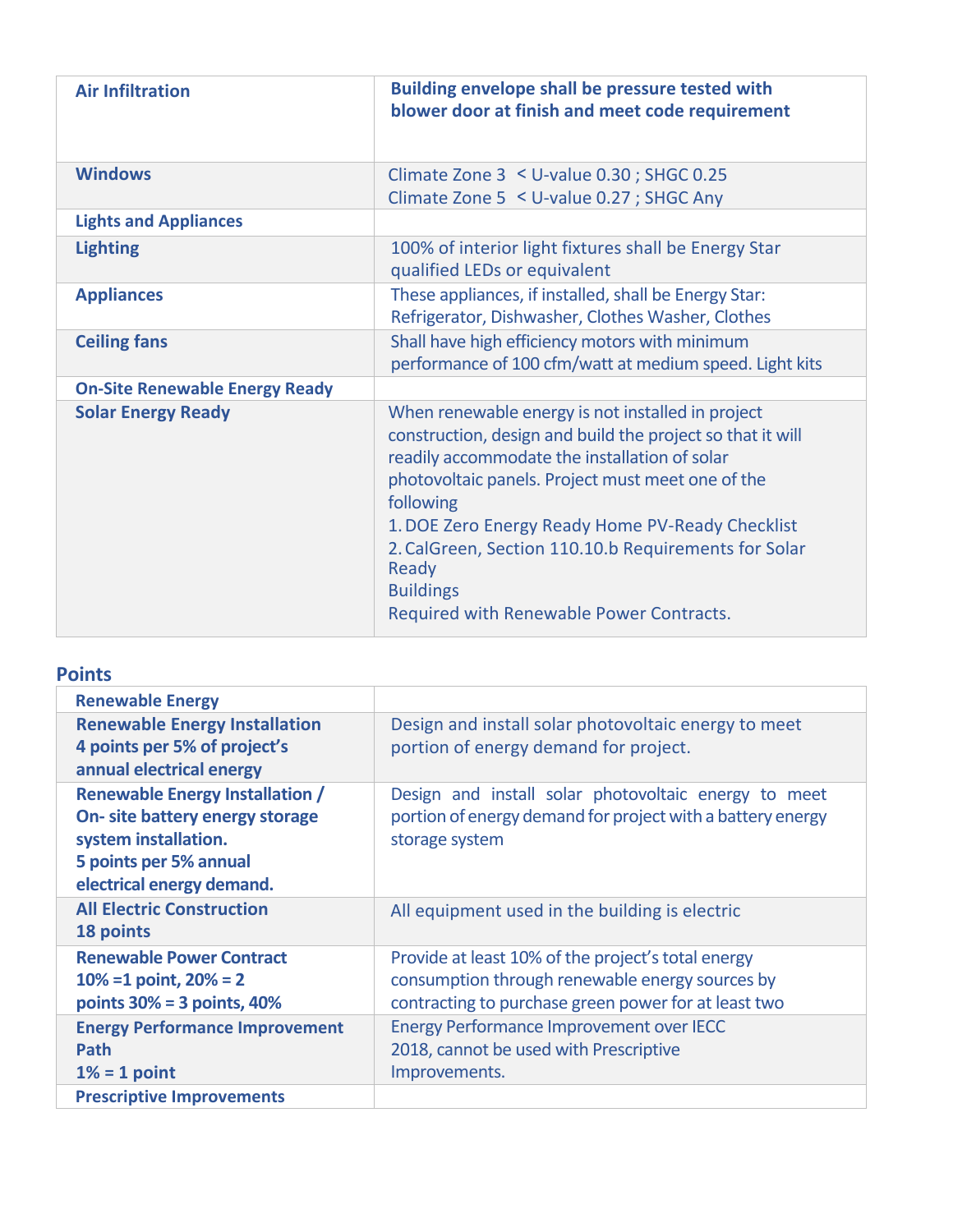| <b>Air Infiltration</b>                                             | Maximum ACH/50                                                 |
|---------------------------------------------------------------------|----------------------------------------------------------------|
| 2 points                                                            | Climate Zone $3 < 3$                                           |
|                                                                     | Climate Zone $5 < 4$                                           |
| <b>Energy Recovery Ventilator</b>                                   | <b>Install Energy Recovery Ventilator to provide</b>           |
| 2 points                                                            | mechanical ventilation                                         |
| <b>Whole Building Lighting</b><br>2 points                          | All exterior area lighting, high efficacy                      |
| <b>Air Source Heat Pump</b>                                         | Install air source heat pump that exceeds                      |
| 1 SEER increase = 1 point each                                      | mandatory efficiency specification                             |
| <b>Mini-Split heat pump</b>                                         | Install air source mini-split heat pump that                   |
| 1 SEER increase = 1 point each                                      | exceeds mandatory efficiency specification                     |
| <b>Heat Pump Water Heater</b><br>4 points                           | Install Energy Star qualified heat pump water heater           |
| <b>Tankless Water Heater</b>                                        | Install Energy Star qualified tankless water heater            |
| 2 points                                                            | with recirculating pump                                        |
| <b>Conventional Forced Air</b><br>Furnace, Natural gas /<br>propane | Climate Zone $3 \geq 92$ AFUE<br>Climate Zone $5 \geq 96$ AFUE |
|                                                                     |                                                                |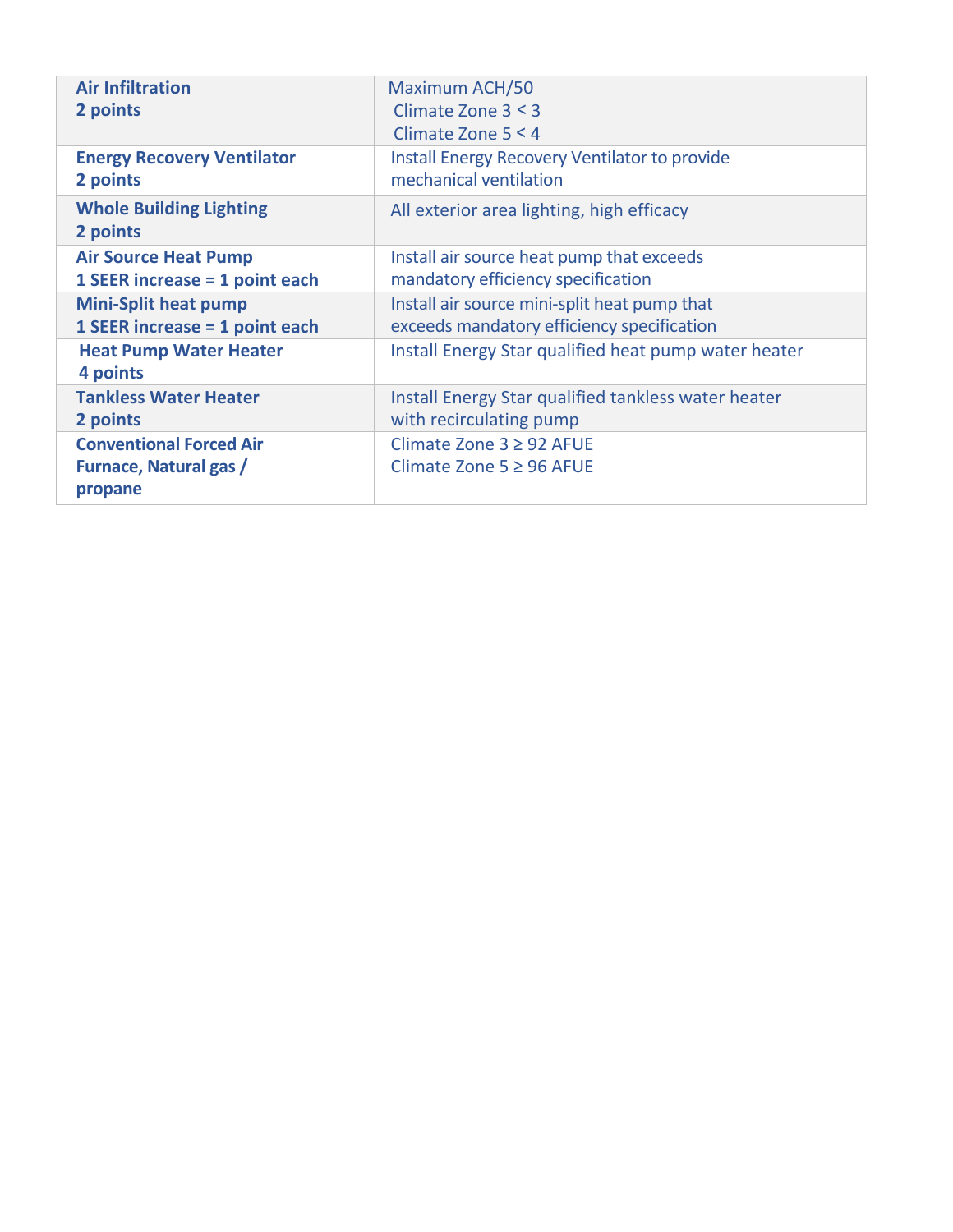# **Water Efficiency Mandatory Measures**

| <b>Plumbing Fixtures</b>                 |                                                     |
|------------------------------------------|-----------------------------------------------------|
| <b>Toilets</b>                           | WaterSense; use < 1.28 gallons per flush            |
| <b>Showerheads</b>                       | Use < 2.0 gallons per minute                        |
| <b>Faucets</b>                           | Use < 1.5 gallons per minute                        |
| <b>Appliances</b>                        |                                                     |
| <b>Dishwashers &amp; Clothes Washers</b> | Dishwashers and clothes washers must be Energy Star |

### **Points**

| <b>WaterSense hot water distribution</b><br>2 points    | Design and install water system that meets the<br>WaterSense volume limit for hot water distribution.                                                 |
|---------------------------------------------------------|-------------------------------------------------------------------------------------------------------------------------------------------------------|
| <b>Xeriscaping</b><br>2 points                          | 75% of landscape is xeriscaped                                                                                                                        |
| <b>Drip Irrigation</b><br>2 points<br><b>Limit Turf</b> | Drip or subsurface irrigation systems is installed<br>for all landscape areas requiring irrigation<br>Total turf area in landscape < 20%              |
| 2 points                                                |                                                                                                                                                       |
| <b>Mulch</b><br>2 points                                | $\geq$ 2 inches of air and water permeable mulch is installed<br>over all no-turf vegetation areas. weed barriers must be<br>air and water permeable. |
| <b>Irrigation Controller</b><br>2 points                | Install a WaterSense irrigation controller                                                                                                            |

# **Indoor Air Quality Mandatory Measures**

| <b>Mechanical</b>  | <b>Meet ASHRAE Standard 62.2 Ventilation for Acceptable</b>        |
|--------------------|--------------------------------------------------------------------|
| <b>Ventilation</b> | <b>Indoor Air Quality. Continuous mechanical ventilation shall</b> |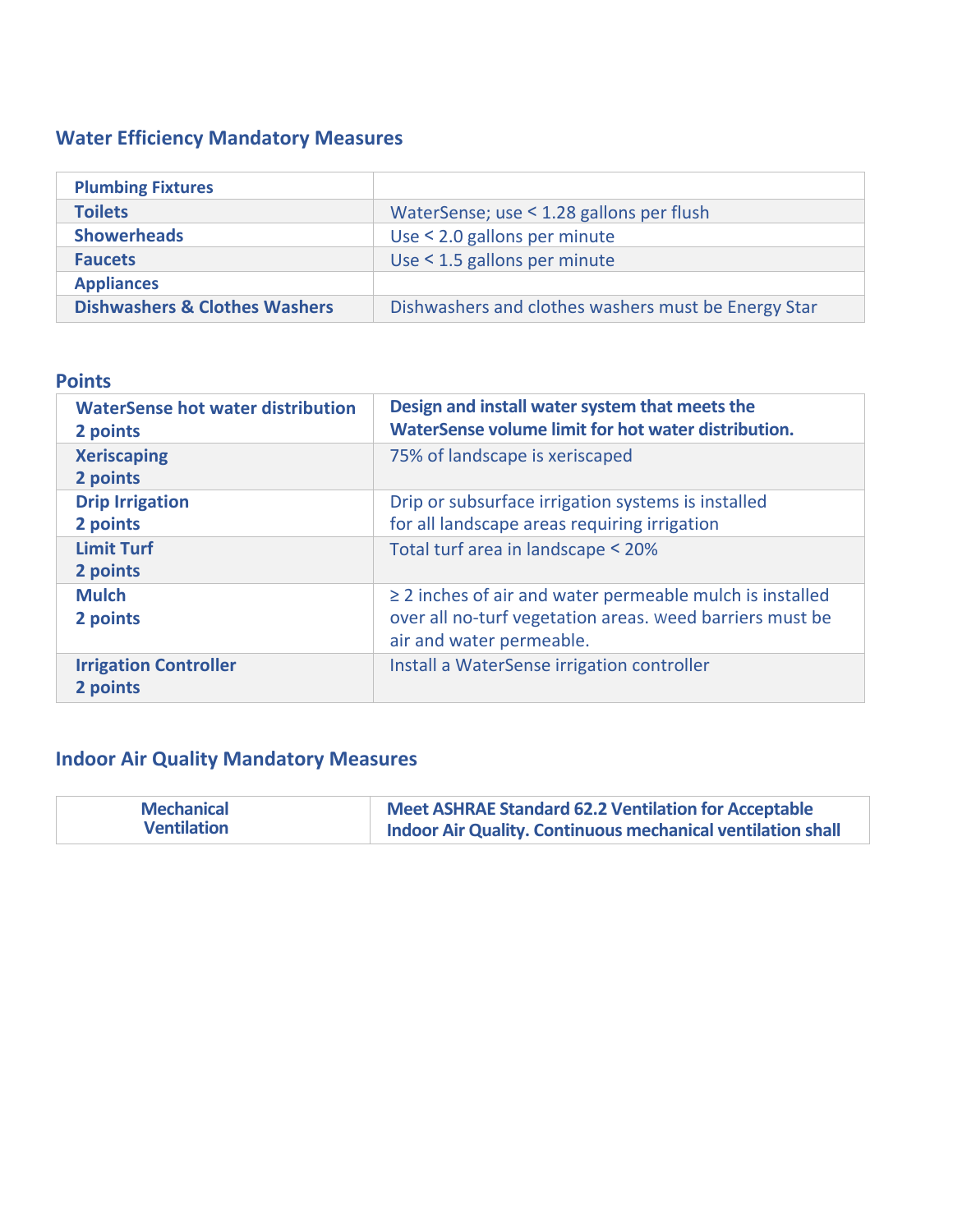|                                                          | provided, bath and kitchen intermittent exhaust<br>shall be provided.                                                                                                                                |
|----------------------------------------------------------|------------------------------------------------------------------------------------------------------------------------------------------------------------------------------------------------------|
| <b>Combustion Appliances inside</b><br>conditioned space | Power vented or direct-power vented unit. No natural<br>draft combustion appliances in conditioned space.                                                                                            |
| <b>Radon Mitigation</b>                                  | In EPA Zone 1 areas, passive radon-resistant features<br>below the slab and a vertical vent pipe with junction box<br>within 10 feet of an electrical outlet shall be installed.                     |
| <b>Interior wall paint</b>                               | Low Volatile Organic Compound (VOC) paint shall be used<br>for interior walls. Paint shall comply with VOC limits in Table<br>1 of the CARB Suggested Control Measure for Architectural<br>Coatings. |

| <b>HVAC System Protection</b><br>1 point                          | Ducts covered during construction, with tape,<br>plastic, sheetmetal or other methods from rough-                                                                                                                                                                                                                                                                                                                                                                                                                                                                                                                                                                                           |
|-------------------------------------------------------------------|---------------------------------------------------------------------------------------------------------------------------------------------------------------------------------------------------------------------------------------------------------------------------------------------------------------------------------------------------------------------------------------------------------------------------------------------------------------------------------------------------------------------------------------------------------------------------------------------------------------------------------------------------------------------------------------------|
| <b>High MERV air filter</b><br>$13 = 1$ points<br>$16 = 2$ points | Install MERV 13 or higher air filter in HVAC, adequate air<br>flow design details in plans.                                                                                                                                                                                                                                                                                                                                                                                                                                                                                                                                                                                                 |
| <b>Low VOC Insulation</b><br>2 point                              | Thermal Insulation installed meets low VOC<br>defined in Collaborative for High Performance<br>Schools (CHPS) Low-emitting Materials List or                                                                                                                                                                                                                                                                                                                                                                                                                                                                                                                                                |
| <b>Low VOC kitchen and bath cabinets</b><br>3 points              | Kitchen and bath cabinets meet CARB Composite<br>Wood Air Toxic Contaminant Measure Standard or                                                                                                                                                                                                                                                                                                                                                                                                                                                                                                                                                                                             |
| <b>Hard Surface Flooring</b><br><b>Systems 3 points</b>           | Hard surface flooring meets one of the following:<br>1. Products certified under UL GREENGUARD Gold 2.<br><b>Certification under the Resilient Floor Covering</b><br>Institute (RFCI) FloorScore program.                                                                                                                                                                                                                                                                                                                                                                                                                                                                                   |
| Low VOC carpet, cushion and<br>adhesive<br>2 points               | Carpet, carpet cushion and carpet adhesives shall meet<br>the testing and product requirements of one of the<br>following:<br>1. Carpet and Rug Institute's Green Label Plus Program<br>2. California Department of Public Health, "Standard<br>Method for the Testing and Evaluation of Volatile Organic<br><b>Chemical Emissions from Indoor Sources Using</b><br>Environmental Chambers," Version 1.1, February 2010<br>(also known as Specification 01350).<br>3. NSF/ANSI 140 at the Gold level<br>4. Scientific Certifications Systems Indoor AdvantageTM<br>Gold. Carpet cushion installed in the building interior shall<br>meet the requirements of the Carpet and Rug Institute's |
| <b>Composite Wood Products</b><br>3 points                        | Composite Wood Products Hardwood plywood,<br>particleboard and medium density fiberboard composite<br>wood products used on the interior or exterior of the<br>building shall meet the requirements for formaldehyde as<br>specified in the CARB Air Toxics Control Measure for                                                                                                                                                                                                                                                                                                                                                                                                             |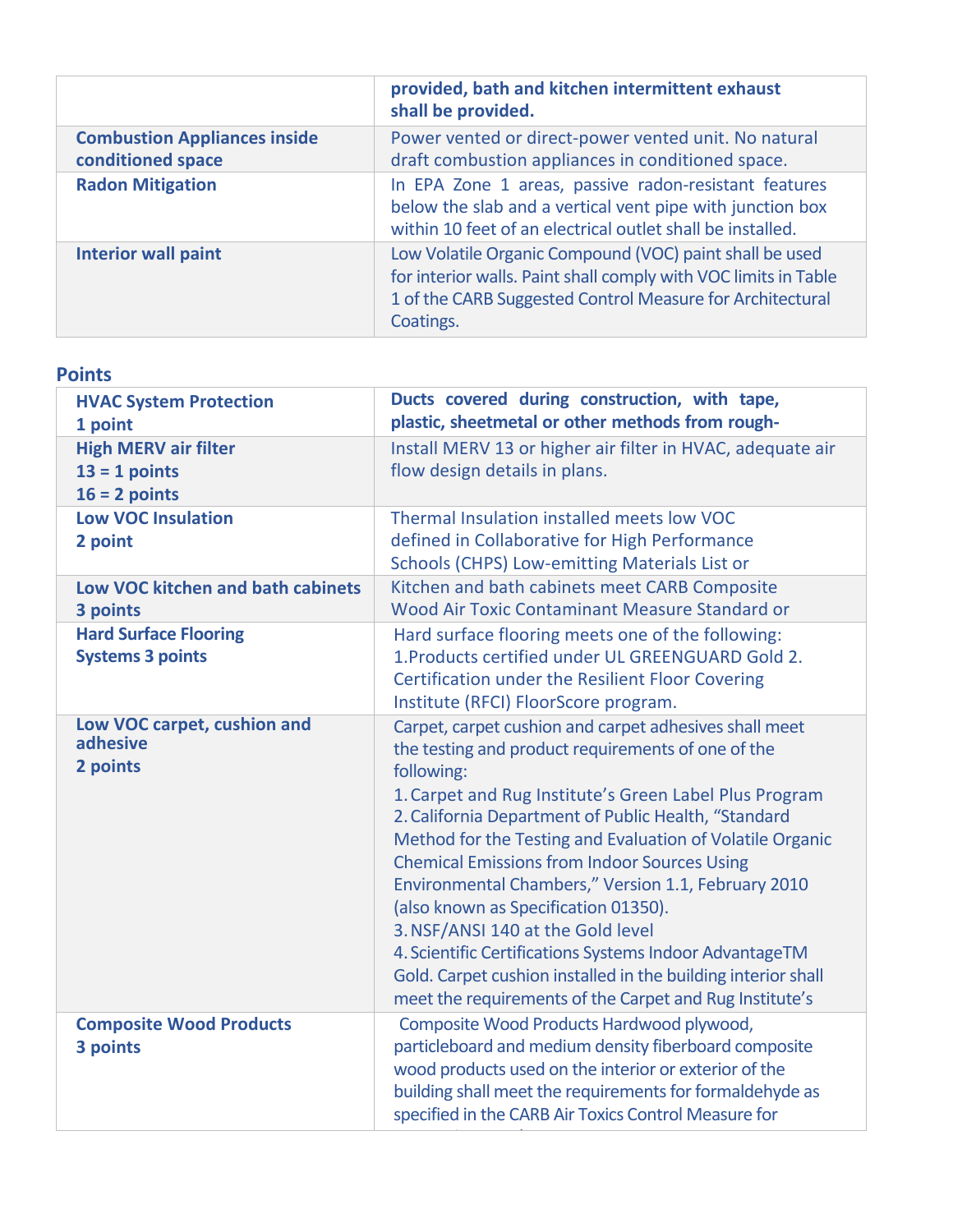| <b>Moisture Content of Building</b> | Building materials with visible signs of water damage not be  |
|-------------------------------------|---------------------------------------------------------------|
| 1 point                             | installed. Wall and floor framing not be enclosed when        |
|                                     | the framing members exceed 19% moisture content               |
| <b>No Smoking Policy</b>            | Agreement to establish a no-smoking policy for project        |
| 3 points                            | (including all indoor common areas, units, and                |
|                                     | balconies/patios) and within 25 feet of buildings and include |
|                                     | a non-smoking clause in the lease for each household.         |

# **Resource Efficiency – No Mandatory Measures**

### **Points**

| <b>Construction Waste Management</b><br>$60\% = 1$ point<br>$75% = 2 points$        | Non-hazardous construction waste is recycled:<br><b>Recycle 60% of three items below</b><br><b>Recycle 75% of three items below</b><br>Cardboard, concrete, wood, drywall, ashphalt and metals.                                                              |
|-------------------------------------------------------------------------------------|--------------------------------------------------------------------------------------------------------------------------------------------------------------------------------------------------------------------------------------------------------------|
| <b>Recycling Station for Occupants</b><br>2 points                                  | Provide readily accessible station/dumpster on site for<br>recycling, must include paper, cardboard, glass, plastics<br>$(H1 H7)$ , and metals.                                                                                                              |
| <b>Recycle Bins</b><br>2 points                                                     | Recycle bins adjacent to other waste receptacles in<br>common areas and walkways.                                                                                                                                                                            |
| <b>Building Materials With Recycled</b><br><b>Content</b><br>2 points per component | Use materials with 25% recycled content value for a<br>minimum<br>of 75% of the total value of the building component, based<br><b>on</b><br>estimated cost of materials on the project.<br>Insulation<br>Framing<br>Sheathing<br><b>Flooring</b><br>Roofing |
| <b>Sustainably Harvested Wood</b><br>2 points                                       | All wood in the building must be certified by the<br>Forest Stewardship Council, or equivalent.                                                                                                                                                              |

# **Site Development – No Mandatory Measures**

### **Points**

| <b>Walkability</b> | The site (or designated center of scattered-site projects) is                                                                                                                                                                                                  |
|--------------------|----------------------------------------------------------------------------------------------------------------------------------------------------------------------------------------------------------------------------------------------------------------|
| 2 points           | within $\frac{1}{2}$ mile from 3 - 5 or more of the following: grocery,<br>pharmacy, bank, school, day care, parks, community<br>centers, medical facilities, library, place of worship, post<br>office (day care facilities not applicable for Senior Housing |
| <b>Infill Site</b> | The project is on an infill site with existing infrastructure such                                                                                                                                                                                             |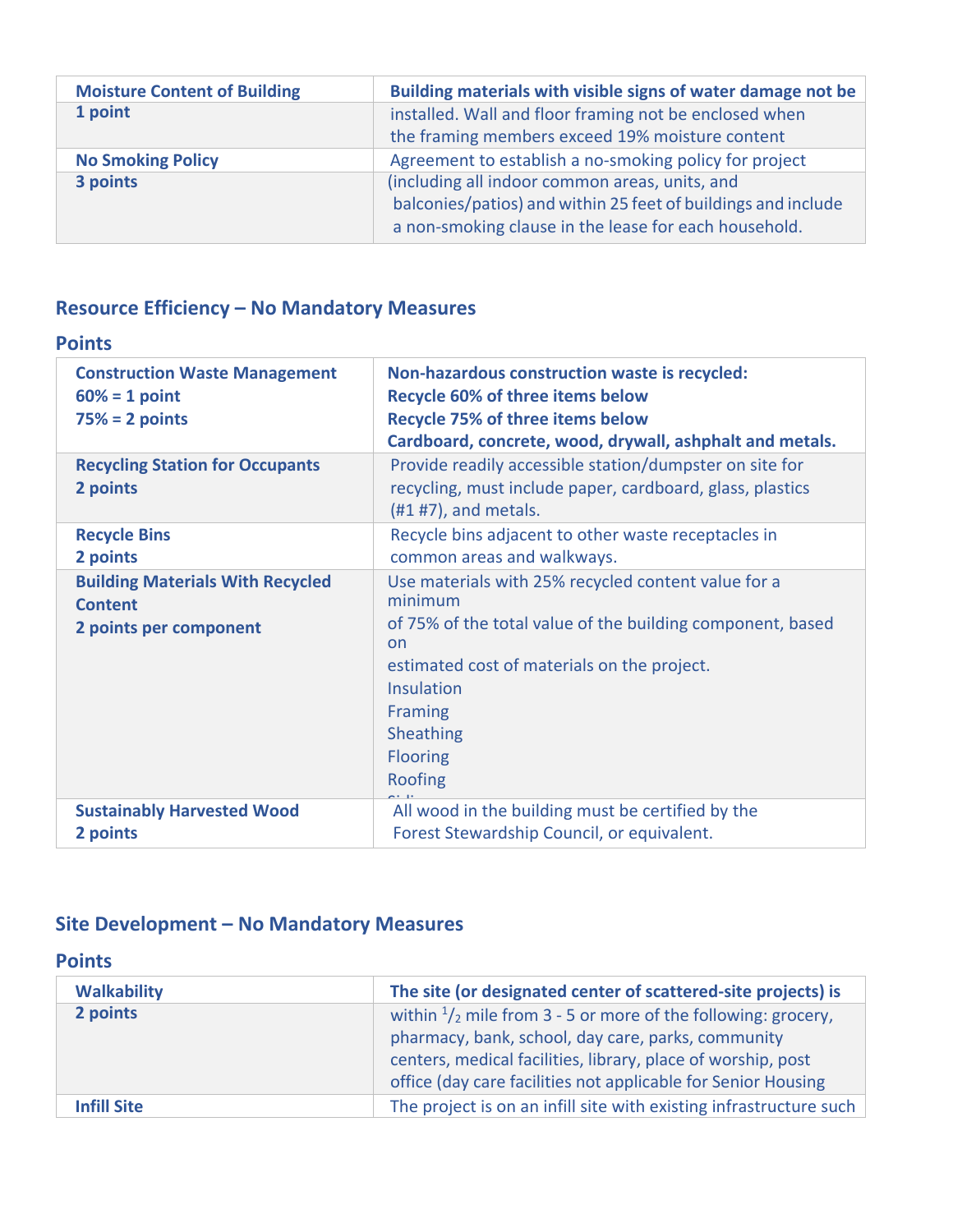| 2 points | as roads, water and sewer connections, etc. and site     |
|----------|----------------------------------------------------------|
|          | boundary is adjacent to existing development on at least |
|          | one side                                                 |
|          |                                                          |